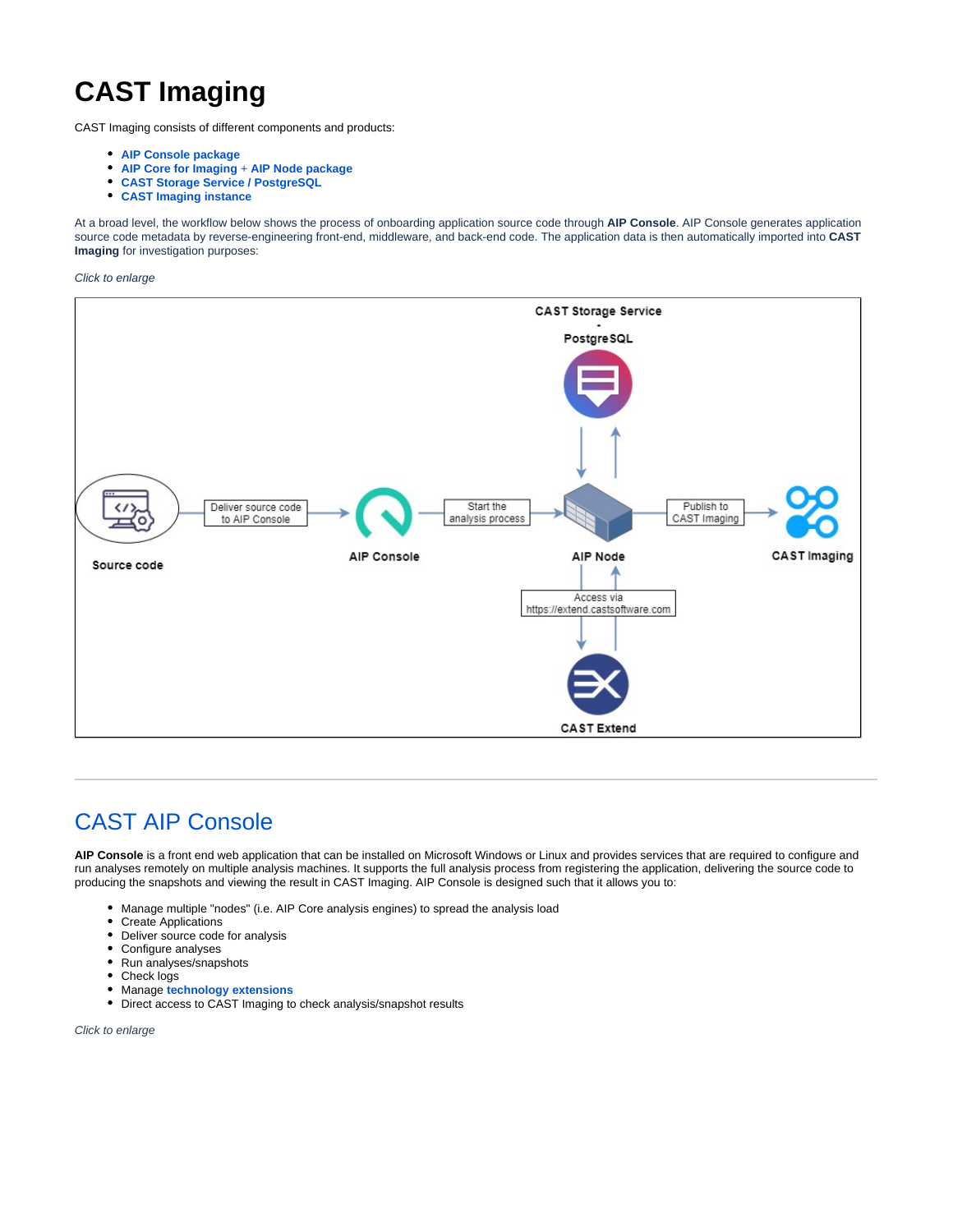| $\Omega$                    | CAST AIP CONSOLE                          | $MEUDON -$                                |                                                           |                                   |                                | $\mathbf{1}$ $\mathbf{A}$ $\mathbf{B}$<br>曲 | admin $\blacktriangledown$ |
|-----------------------------|-------------------------------------------|-------------------------------------------|-----------------------------------------------------------|-----------------------------------|--------------------------------|---------------------------------------------|----------------------------|
| $\bullet$<br>Overview       | APPLICATION ID CARD                       |                                           | <b>45 ANALYSIS CONFIGURATION</b>                          |                                   |                                |                                             |                            |
| p<br>Versions               | App name<br><b>MEUDON</b>                 | <b>Onboarding date</b><br>20.04.2021      | <b>Module strategy</b><br>None (Manual Creation)          | <b>Enhancement measure</b><br>AFP |                                | Architecture model attached<br>$\Omega$     |                            |
| Extensions                  | <b>Domain</b><br>÷                        | <b>Last processing date</b><br>20.04.2021 | <b>Security dataflow</b><br><b>Advanced customization</b> |                                   |                                |                                             |                            |
| €<br>Config                 | <b>Number of versions</b><br>$\mathbf{1}$ | <b>CAST AIP version</b><br>8.3.33         | i.                                                        |                                   |                                |                                             |                            |
| Ձ<br>Transactions           | <b>2º VERSION VIEW</b>                    |                                           |                                                           |                                   |                                | Version-2021-04-20T17-30-11 -               |                            |
| $f_x$<br>Function<br>Points | <b>STATE &amp; SIZING</b>                 |                                           |                                                           |                                   |                                |                                             | $\wedge$                   |
| ۰<br>Security.<br>Dataflow  | Date<br>20.04.2021                        | <b>Status</b><br>Snapshot done            | Lines of code<br>3.552                                    | <b>Functional size</b><br>87      | <b>Enhancement size</b><br>423 | <b>Extensions</b><br>24                     |                            |
| ro)<br>Snapshots            | <b>ARCHITECTURE MAP</b>                   |                                           |                                                           |                                   |                                |                                             | $\checkmark$               |
| P                           | <b>DELIVERY INDICATORS</b>                |                                           |                                                           |                                   |                                |                                             | $\checkmark$               |
| Logs                        | <b>REPORTS</b>                            |                                           |                                                           |                                   |                                |                                             | $\checkmark$               |

## AIP Node

- **[AIP Core](https://doc.castsoftware.com/display/AIPCORE)** is the analysis "engine" a software package installed on Microsoft Windows. It can be installed on one or multiple Windows servers (or "AIP Nodes") and is fully managed by the AIP Console front end web application. This is known as the "CAST AIP setup" in "legacy" terms.
- $\bullet$ **AIP Node back-end** - a software package that provides the communication between the AIP Core analysis engine and the AIP Console front end web application. The **AIP Node** package must be installed alongside the AIP Core analysis engine, on each server (AIP node) managed by the AIP Console.

# [CAST Storage Service / PostgreSQL](https://doc.castsoftware.com/display/STORAGE/Storage+for+CAST+AIP)

Data produced by the AIP Core analysis engine needs to be stored somewhere before it can be "consumed". This requirement is fulfilled by the opensource RDBMS **PostgreSQL** which CAST AIP is optimized to work with. PostgreSQL has been chosen largely due to its low cost (i.e. free) and fast performance. CAST provides PostgreSQL as a custom Windows installable package known as CAST Storage Service, or it can be installed on all mainstream Linux distributions via the repository system. CAST highly recommends the use of PostgreSQL on a Linux instance as this consistently gives the best performance during analyses.

## CAST Imaging - result consumption

Results produced by the AIP Core analysis engine are **consumed/exploited** for the most part via browser based application called **[CAST Imaging](https://doc.castsoftware.com/display/IMAGING/CAST+Imaging+-+User+Guide)**. This is delivered as a separate standalone package and can be installed on Windows (directly or via Docker) or Linux (via Docker). Click to enlarge